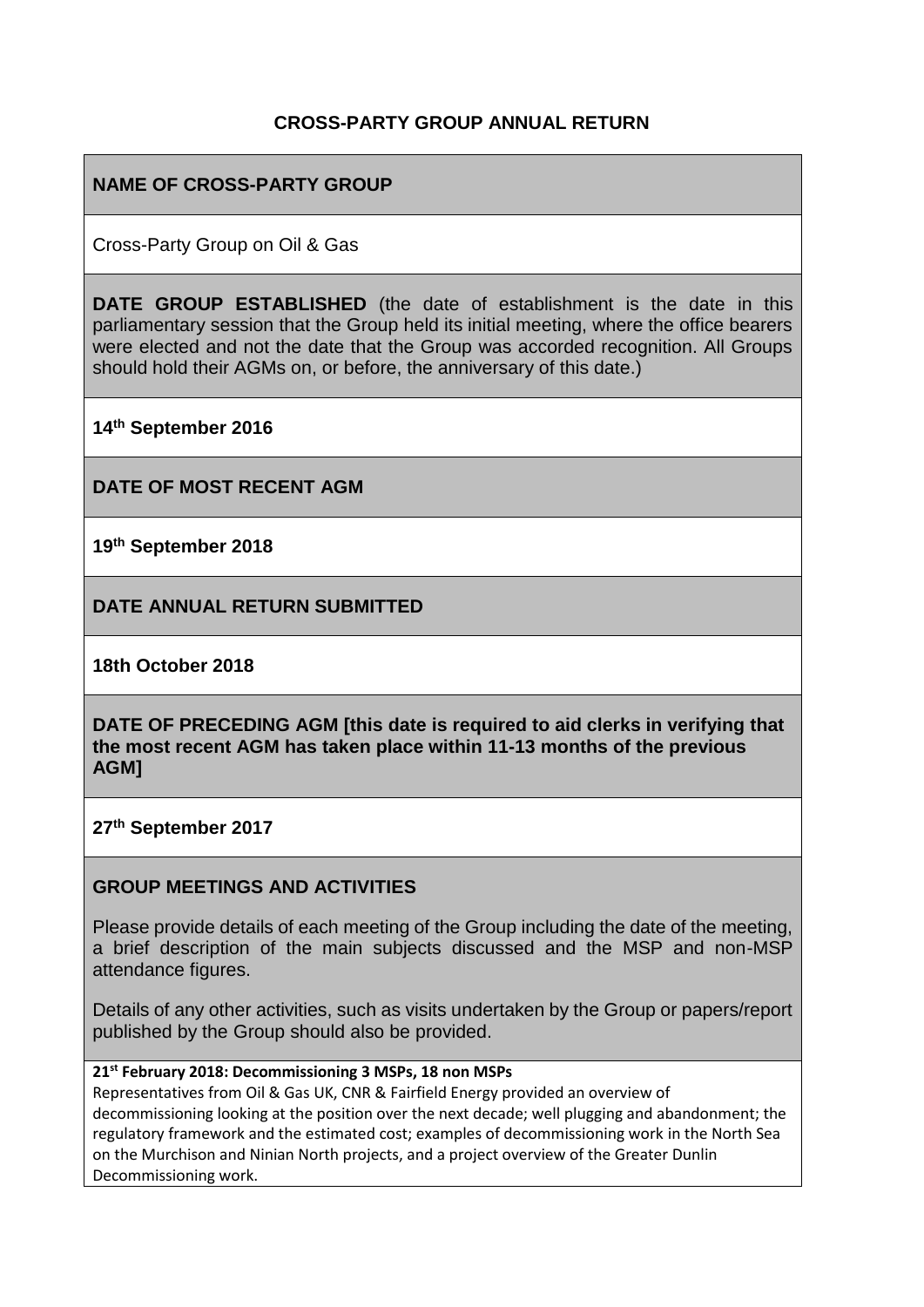#### **13 th June 2018, Supply Chain, 2 MPSs, 8 non MSPs**

Oil & Gas UK provided an industry update in terms of what the market trends mean for industry; how the exploration and production sector is performing and what the outlook and impact of the downturn on the UK supply chain is. A representative from the Supply Chain Forum then provided an introduction as to the Supplier Qualification Service and the action they are taking to streamline the contracting and procurement/supplier qualification process. An Efficiency Champion for the industry then rounded up the meeting by explaining that the Efficiency Task Force whose aim is on the business processes, to promote cross industry collaboration to improve efficiency in operations, culture and behaviours.

### **19th September 2018, Vision for Industry, 5 MSPs and 12 non-MSPs**

A speaker from the Oil & Gas Authority highlighted that the industry had been through three of its most difficult years and that Vision 2035, which industry was working towards, was about maximising economic recovery and to add significantly to the production reserves which exist today. He discussed the tripartite relationship they have with stakeholders and the 7 new projects which were sanctioned last year and highlighted that this year, to date, we have seen 8 sanctioned. SP highlighted that there still remained a huge squeeze on the supply chain and yet 8 out of 10 companies in the industry are the supply chain and they are a significant exporter and there is an opportunity to build on this. A representative from Oil & Gas UK then gave the headlines from the recent Economic Report and the pinch points of industry.

### **03rd October 2018, Shell Sky Scenario, 3 MSPs and 12 non-MSPs**

A representative from Shell outlined their Sky Scenario and detailed the uncertainties ahead, challenges for the  $21^{st}$  century, development and decarbonisation as well as exploring the electrification, fuels and efficiency and renewables charts in order to try to develop a scenario in which the balance, and goal of the Paris Agreement is achieved.

The floor was then passed to Jo Coleman, UK Energy Transition Manager, who spoke about Shell in the UK, the contribution and upstream activity as well as new fuels and Shell's role as an integrated power player enabling it to drive through the UK's energy transition.

### **MSP MEMBERS OF THE GROUP**

Please provide names and party designation of all MSP members of the Group.

Alexander Burnett, Scottish Conservative

Lewis Macdonald, Scottish Labour

Tavish Scott, Liberal Democrat

Maureen Watt, Scottish National Party

Jenny Marra, Scottish Labour

Liam McArthur Liberal Democrat

### **NON-MSP MEMBERS OF THE GROUP**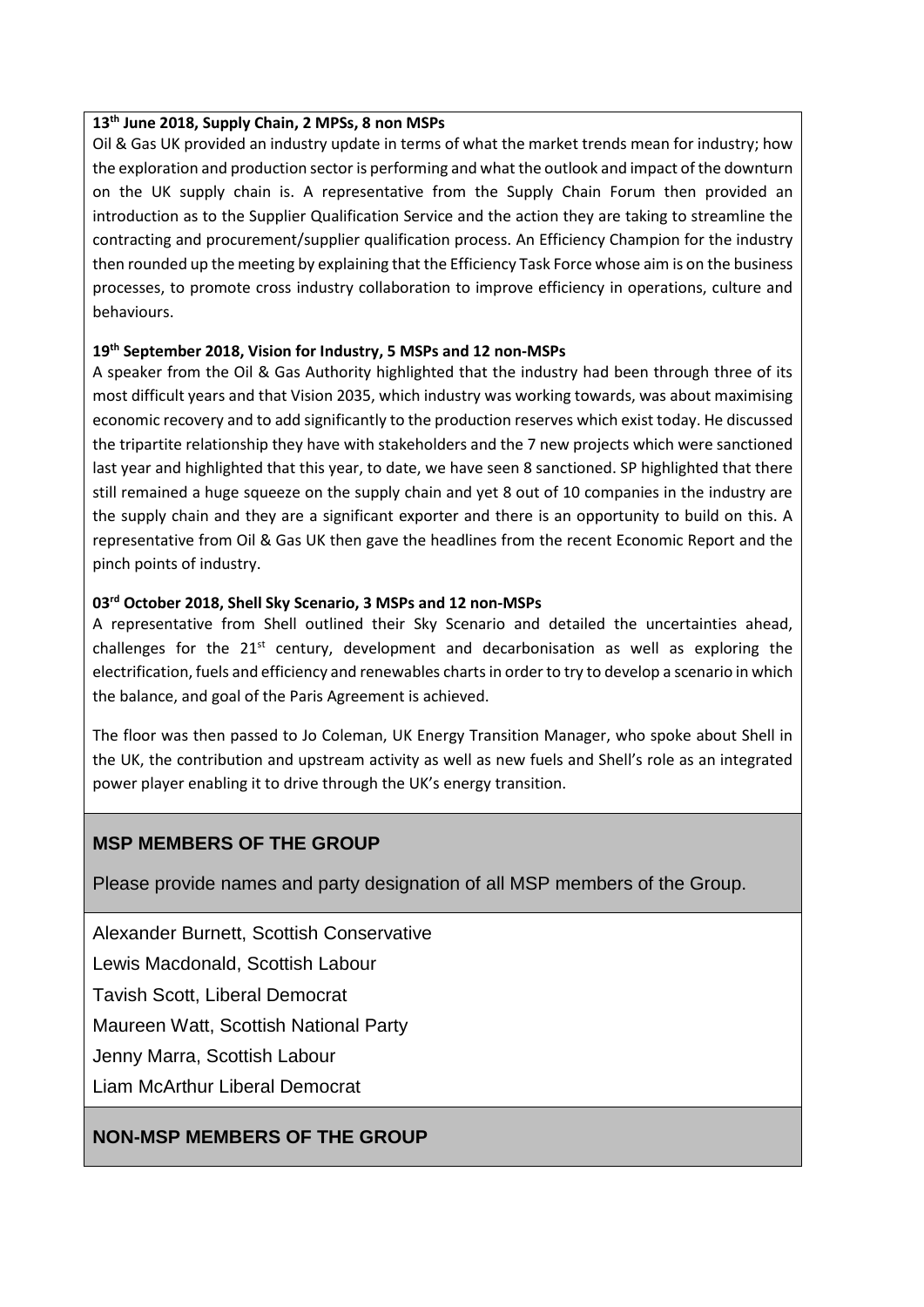For organisational members please provide only the name of the organisation, it is not necessary to provide the name(s) of individuals who may represent the organisation at meetings of the Group.

| <b>Individuals</b> | N/A                                                       |
|--------------------|-----------------------------------------------------------|
| Organisations      | Oil & Gas UK - Secretariat                                |
|                    | <b>Airbus Helicopters</b>                                 |
|                    | <b>BEIS</b>                                               |
|                    | <b>Big Partnership</b>                                    |
|                    | BP Exploration Operating Company Limited                  |
|                    | Centrica Energy Upstream                                  |
|                    | Chevron Upstream Limited<br>CNR International (UK) Ltd    |
|                    | Cogna Limited                                             |
|                    | <b>Control Valve Solutions</b>                            |
|                    | Dana Petroleum plc                                        |
|                    | Decom North Sea                                           |
|                    | <b>Drager</b>                                             |
|                    | <b>Edinburgh University</b>                               |
|                    | <b>Energy UK Limited</b>                                  |
|                    | <b>EnQuest PLC</b>                                        |
|                    | Equinor                                                   |
|                    | <b>Heriot Watt University</b>                             |
|                    | Leadingham Chalmers LLP                                   |
|                    | Met Office                                                |
|                    | Nexen Petroleum UK                                        |
|                    | Oil and Gas Authority                                     |
|                    | <b>OPITO</b>                                              |
|                    | Petrofac                                                  |
|                    | <b>Pinsent Masons</b><br>Price Waterhouse Coopers         |
|                    | <b>QuEnSH Specialists Limited</b>                         |
|                    | Rail Maritime and Transport Workers                       |
|                    | <b>Robert Gordon University</b>                           |
|                    | Scottish Carbon Capture & Storage                         |
|                    | SCDI (Scottish Council Development and Industry)          |
|                    | <b>Scotland Office</b>                                    |
|                    | <b>Scottish Enterprise</b>                                |
|                    | <b>Scottish Government</b>                                |
|                    | Shell U.K. Exploration and Production                     |
|                    | <b>Skills Development Scotland</b>                        |
|                    | <b>Spae Consulting</b>                                    |
|                    | Step Change in Safety                                     |
|                    | <b>Stork Ltd</b>                                          |
|                    | Repsol Sinopec Resources UK                               |
|                    | Unite                                                     |
|                    | <b>Total E&amp;P UK Limited</b><br><b>Weber Shandwick</b> |
|                    | Which?                                                    |
|                    |                                                           |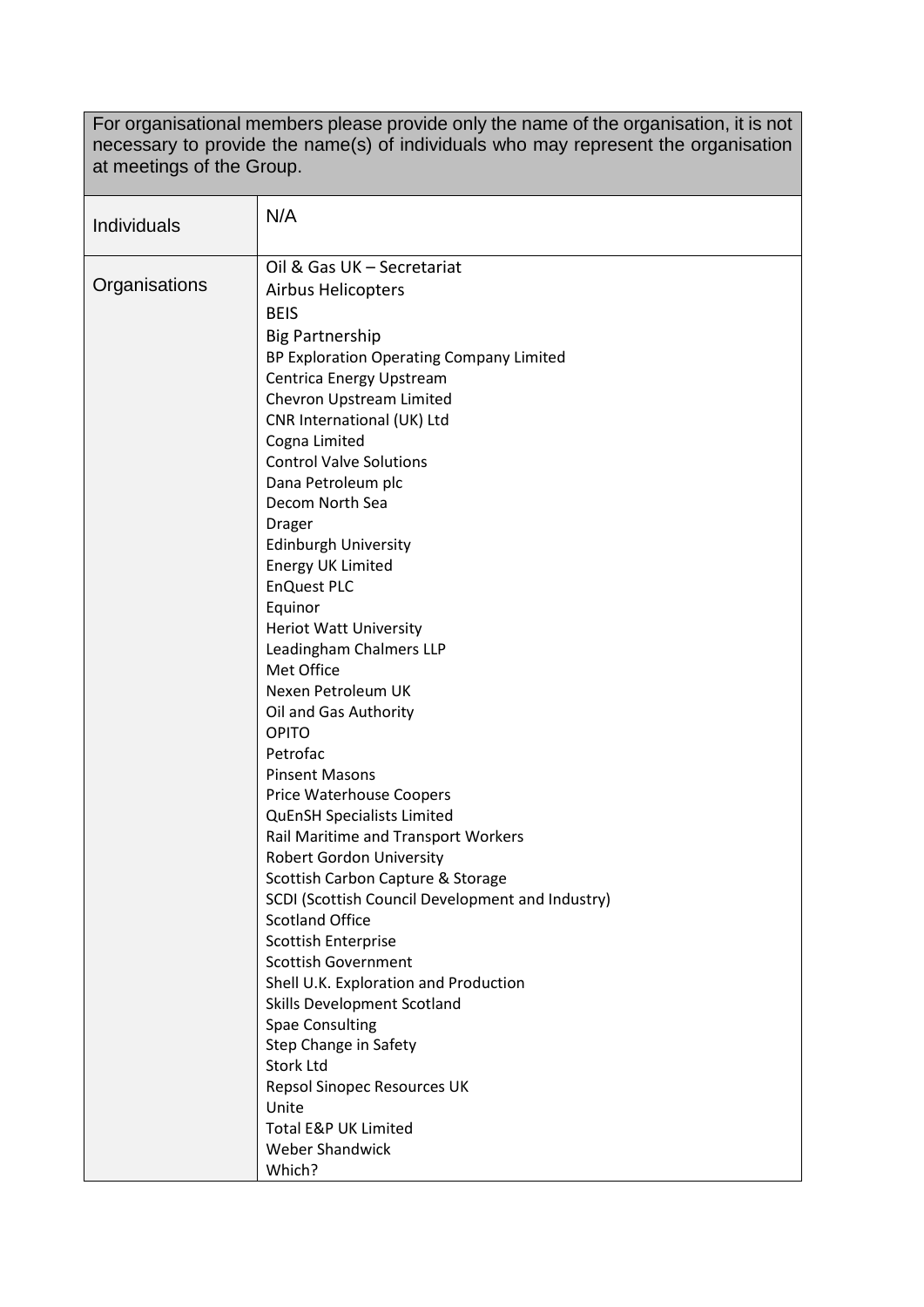#### Wood Mackenzie

## **GROUP OFFICE BEARERS**

Please provide names for all office bearers. The minimum requirement is that two of the office bearers are MSPs and one of these is Convener – beyond this it is a matter for the Group to decide upon the office bearers it wishes to have. It is permissible to have more than one individual elected to each office, for example, co-conveners or multiple deputy conveners.

| Convener               | Alexander Burnett, Lewis Macdonald, Tavish Scott, Maureen<br>Watt |
|------------------------|-------------------------------------------------------------------|
| <b>Deputy Convener</b> |                                                                   |
| Secretary              | Rebecca Groundwater, Oil & Gas UK                                 |
| Treasurer              | Rebecca Groundwater, Oil & Gas UK                                 |

## **FINANCIAL BENEFITS OR OTHER BENEFITS RECEIVED BY THE GROUP**

Please provide details of any financial or material benefit(s) received from a single source in a calendar year which has a value, either singly or cumulatively, of more than £500. This includes donations, gifts, hospitality or visits and material assistance such as secretariat support.

Details of material support should include the name of the individual providing support, the value of this support over the year, an estimate of the time spent providing this support and the name of the organisation that this individual is employed by / affiliated to in providing this support.

Groups should provide details of the date on which the benefit was received, the value of the benefit and a brief description of the benefit.

Estimate hospitality for meetings to be around £1000 per annum, provided by Oil & Gas UK. Estimate Secretarial support from Oil & Gas UK to be around £450 per annum for meetings.

# **SUBSCRIPTION CHARGED BY THE GROUP**

Please provide details of the amount charged and the purpose for which the subscription is intended to be used.

N/A